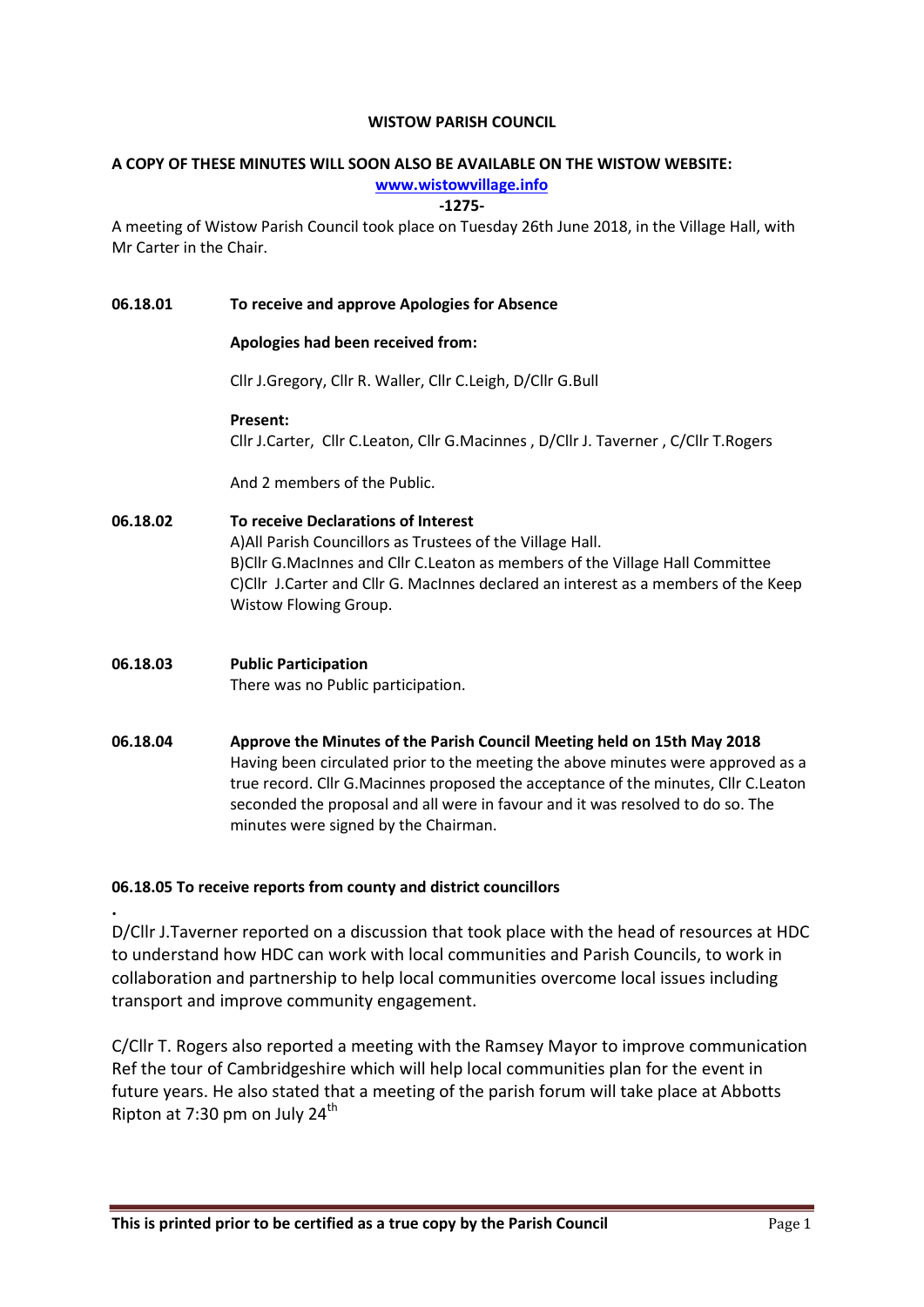#### 06.18.06 Matters arising or carried forward from the previous meeting

- 1 Play Park survey was presented to members and a working party set up to collate the survey, and to deliver them to the village, Cllr J.Carter will build a spreadsheet to analyse the Data.
- 2 Planning application response ref Mill Farm submitted to HDC withdrawn by developer resubmitting due to conservation issues with HDC.
- 3 Policy and Procedures to be adopted

Wistow Transparency code, Wistow internal and external Audit procedures, Wistow Health and Safety Lone working Policy, Wistow Grant Awarding policy, Wistow Grant Application Form, Wistow Financial and General Risk Assessment Policy, Wistow Parish Council Training Policy, and all GDPR Policies. Proposed by Cllr J.Carter and seconded by , Cllr C.Leaton that the policies and procedures be adopted all were in favour and it was resolved to do so.

06.18.07 Notification of planning PARISH COUNCIL CONSULTATION – APPLICATION REF.18/01041/HHFUL Single storey side/rear extension Hawthorn Lodge Wistow Toll, Wistow Huntingdon, PE28 2QJ. Members discussed the application and it was proposed by Cllr C.Leaton and seconded by Cllr G.Macinnes that the Application to be approved and that the clerk should respond accordingly and send acknowledgement of approval to HDC.

06.18.08 Finance To approve accounts for payment: 26th June 2018

| <b>Date</b> | Ref. No. | Pavee           | <b>Description</b>       | Amount |
|-------------|----------|-----------------|--------------------------|--------|
| 26/06/2018  | 359      | <b>CAPALC</b>   | <b>CAPALC Renewal</b>    | 227.22 |
| 26/06/2018  | 360      | <b>HDC</b>      | <b>Election expenses</b> | 105.00 |
| 26/06/2018  | 361      | CGM             | <b>Grass cutting</b>     | 543.60 |
| 26/06/2018  | 362      | <b>Mrs Cole</b> | <b>Clerks Wages</b>      | 156.00 |
| 26/06/2018  | 363      | <b>Mr Tew</b>   | <b>Clerks Wages</b>      | 179.00 |

To note income received: Members to note Textile refund received from HDC and HMRC in ref to VAT Return

| Date       | Ref. No. | Pavee       | <b>Description</b>  | Amount  |
|------------|----------|-------------|---------------------|---------|
| 06/06/2018 |          | <b>HDC</b>  | <b>Textile Bank</b> | 70.50   |
| 30/04/2018 |          | <b>HMRC</b> | Vat Refund          | 1818.43 |

Cllr C.Leaton proposed that the accounts be approved for payment. Cllr G. MacInnes seconded the proposal, all were in favour and it was resolved to do so. The chairman signed the list of payments on the agenda, Cllr G.MacInnes countersigned the Payments.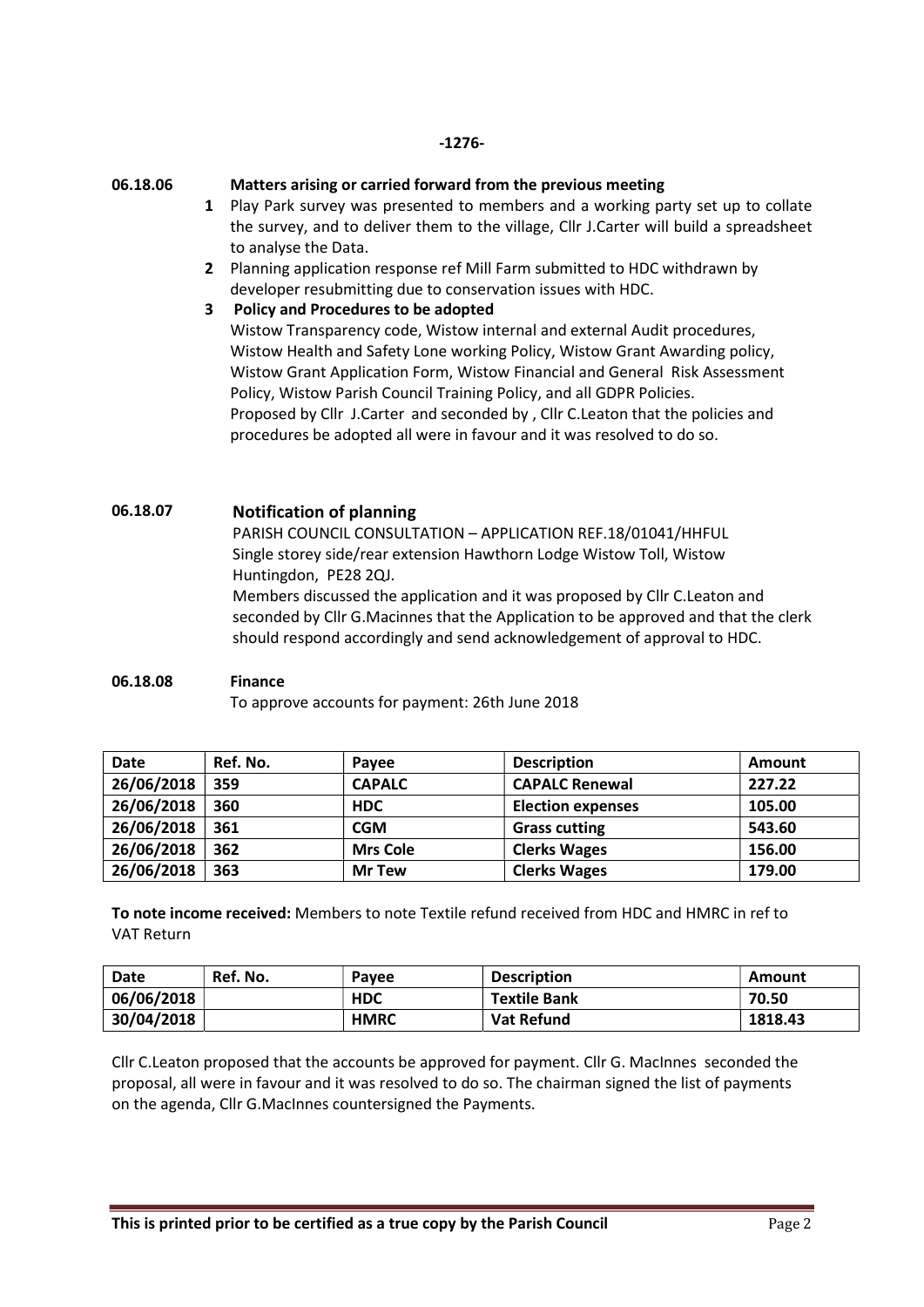#### 06.18.09 Traffic, Highways & Road Safety.

Potholes Being reported throughout the village and on the Broughton Road. Silted up Gullies reported on Mill Road to CCC via the website portal

## 06.18.10 Village Maintenance

.

Footpath 1 a meeting with rights of way Officer took place and works have been ordered to help eradicate flooding on Mill Road from the Footpath.

Resident's enquiry in to moving a Grit Bin on Wistow Toll, the clerk is awaiting a Reply from the County officer.

Members discussed the Grass cutting contract and tasked the clerk to look for and request a quote from another contractor.

Email received from Resident about the state of the vegetation around the national grid building in Manor Street. Members were informed by the clerk that this had been reported to the National Grid and a ref no received. Ref Number: 10408658

## 06.18.11 Policing Matters:

There are no crimes reported for Wistow Village this month.

## 06.18.12 Correspondence and Communication

Various correspondents have been circulated throughout the month of June and members have confirmed them as being read, Including all Ecops messages which are posted to the Parish Council's Facebook page.

Capalc A4 leaflet distributed to councillors present at the meeting.

Local Council award scheme requirements posted to One- Drive for members perusal.

## 06.18.13 To receive verbal reports from Parish Councillors on matters arising from their portfolio responsibilities

a)- Litter /Playpark Cllr G. MacInnes Cllr G. MacInnes Gave a verbal report on the litter around the village and requested different Dog Fouling signs from D/Cllr J. Taverner, The play park survey had already been mentioned in Minute 06.18.06 b)- Countryside Cllr J. Gregory c)- Village Hall Cllr G. MacInnes/Cllr C. Leaton That the Pop up Pub was attracting residents especially for the World cup matches. d)- Website Cllr J. Carter /Clerk The clerk explained that the website will be updated shortly with the New Policy and procedures adopted at the meeting. e)-Trees/Grass Cllr R. Waller